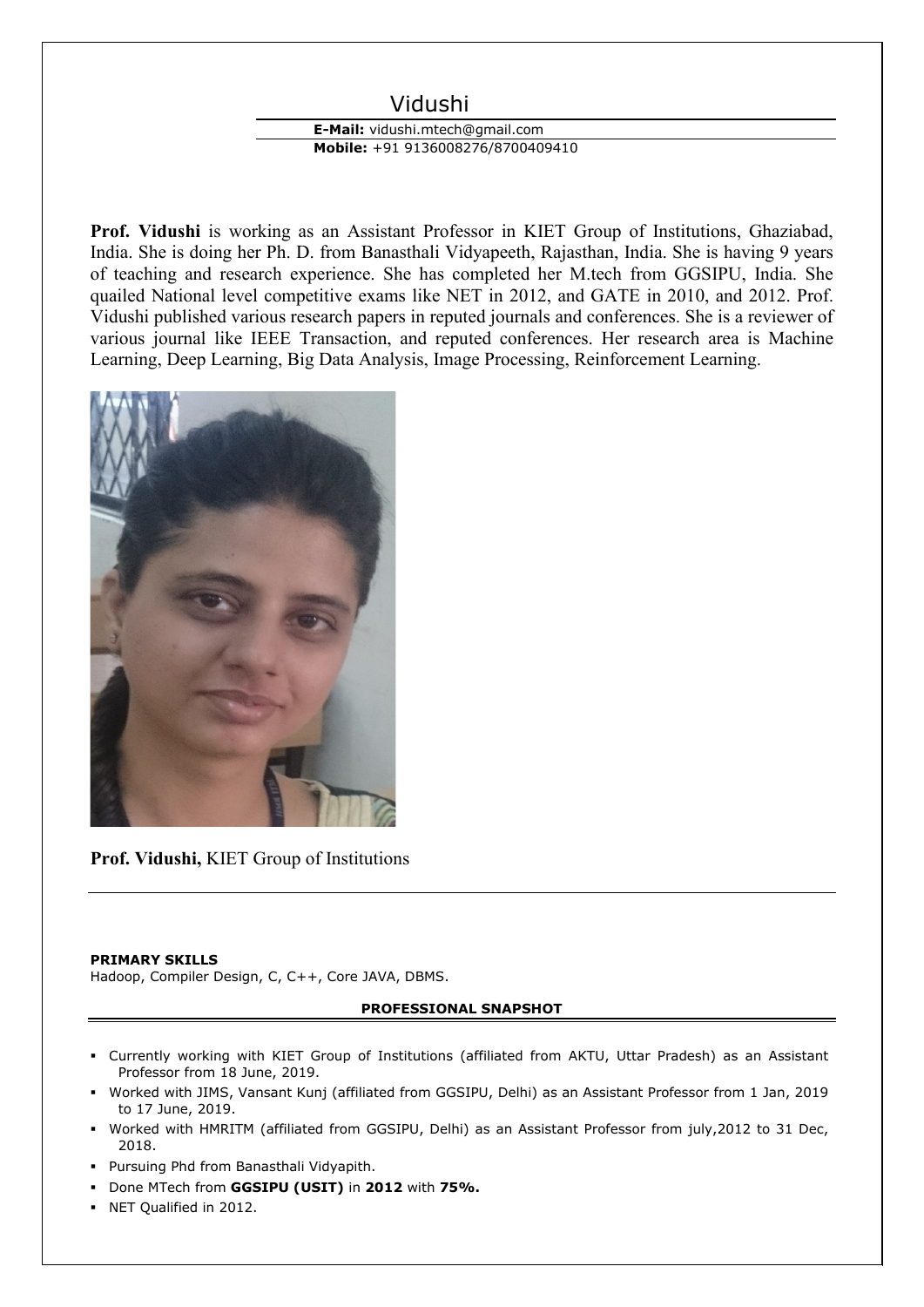- Got 96 percentile in GATE (**[Graduate Aptitude Test in Engineering](http://www.iitk.ac.in/gate/)**) in 2012.
- Got 93 percentile in GATE (**[Graduate Aptitude Test in Engineering](http://www.iitk.ac.in/gate/)**) in 2010.
- Having excellent communication skill and having good presentation skill also.

### **TECHNICAL SKILL SET**

| Programming language: |  |
|-----------------------|--|
| Tool                  |  |
| Databases:            |  |

Core Java, C,  $C++$ . Hadoop HQL

### **ACADEMIA**

| <b>Course</b> | <b>Year of Passing</b> | <b>University</b>                 | Percentage     |
|---------------|------------------------|-----------------------------------|----------------|
| <b>Phd</b>    | 2018                   | <b>Banasthali</b>                 | <b>Pursing</b> |
| Mtech(IT)     | 2012                   | <b>GGSIP</b> university<br>(USIT) | 75%            |
| <b>MCA</b>    | 2010                   | <b>IGNOU</b>                      | 63%            |
| <b>BCA</b>    | 2008                   | <b>IGNOU</b>                      | 66.92%         |
| O level       | 2006                   | <b>DOEACC Society</b>             | <b>B</b> Grade |
| A level       | Project left           | <b>DOEACC Society</b>             |                |

#### **KEY PROJECTS HANDLED**

| 1.<br><b>PROJECT</b>                        | "Information Extraction Techniques and Tools in Semantic Web : A Study and<br>Analysis"                                                                                                                                                                                                                                                                                                                                                                                                                                                                                                         |
|---------------------------------------------|-------------------------------------------------------------------------------------------------------------------------------------------------------------------------------------------------------------------------------------------------------------------------------------------------------------------------------------------------------------------------------------------------------------------------------------------------------------------------------------------------------------------------------------------------------------------------------------------------|
| <b>Team Size</b>                            | 2                                                                                                                                                                                                                                                                                                                                                                                                                                                                                                                                                                                               |
| <b>Description</b>                          | "Semantic Web is the extension of the current web to a meaningful web which consists of<br>information interpretable by machines (computers) also other than humans."<br>Information extraction is one of the key foundations of Semantic web. "Information<br>Extraction refers to the automatic extraction of structured information from unstructured<br>sources", where structured information refers to entities, relationships between entities, and<br>attributes describing entities etc. Information Extraction is the method for filtering<br>information from large volumes of text. |
| <b>Roles and</b><br><b>Responsibilities</b> | I have done survey in this project<br>$\bullet$<br>I have read many research papers related to this project.<br>$\bullet$                                                                                                                                                                                                                                                                                                                                                                                                                                                                       |

| 2.<br>2.<br><b>PROJECT</b> | Cellular Automata based classifier in Data Mining                                                                                                                                                                                                                                                                       |  |
|----------------------------|-------------------------------------------------------------------------------------------------------------------------------------------------------------------------------------------------------------------------------------------------------------------------------------------------------------------------|--|
| <b>Team Size</b>           |                                                                                                                                                                                                                                                                                                                         |  |
| <b>Description</b>         | In the era of Information Technology, Cellular Automata is one of the key area of concern<br>where tremendous amount of research is going on. A cellular automaton is a decentralized<br>computing model providing an excellent platform for performing complex computation with<br>the help of only local information. |  |
| <b>Roles and</b>           | I have done survey in this project<br>$\bullet$                                                                                                                                                                                                                                                                         |  |
| <b>Responsibilities</b>    | I have read many research papers related to this project.<br>$\bullet$                                                                                                                                                                                                                                                  |  |
| <b>Publication Detail</b>  |                                                                                                                                                                                                                                                                                                                         |  |

| <b>S</b><br><b>No</b> | Name of the<br>National/International<br><b>Publication/Conference</b> | <b>Title</b>                                                                                                                                 | <b>Month</b>        |
|-----------------------|------------------------------------------------------------------------|----------------------------------------------------------------------------------------------------------------------------------------------|---------------------|
| 1                     | <b>Journal of Physics: Conference</b><br><b>Series</b>                 | <b>Assessment of Optimizers impact</b><br>on Image Recognition with<br><b>Convolutional Neural Network to</b><br><b>Adversarial Datasets</b> | <b>August, 2021</b> |
| $\overline{2}$        | <b>Published in "Springer"</b>                                         | <b>Performance Analysis on the Basis</b>                                                                                                     | 2020                |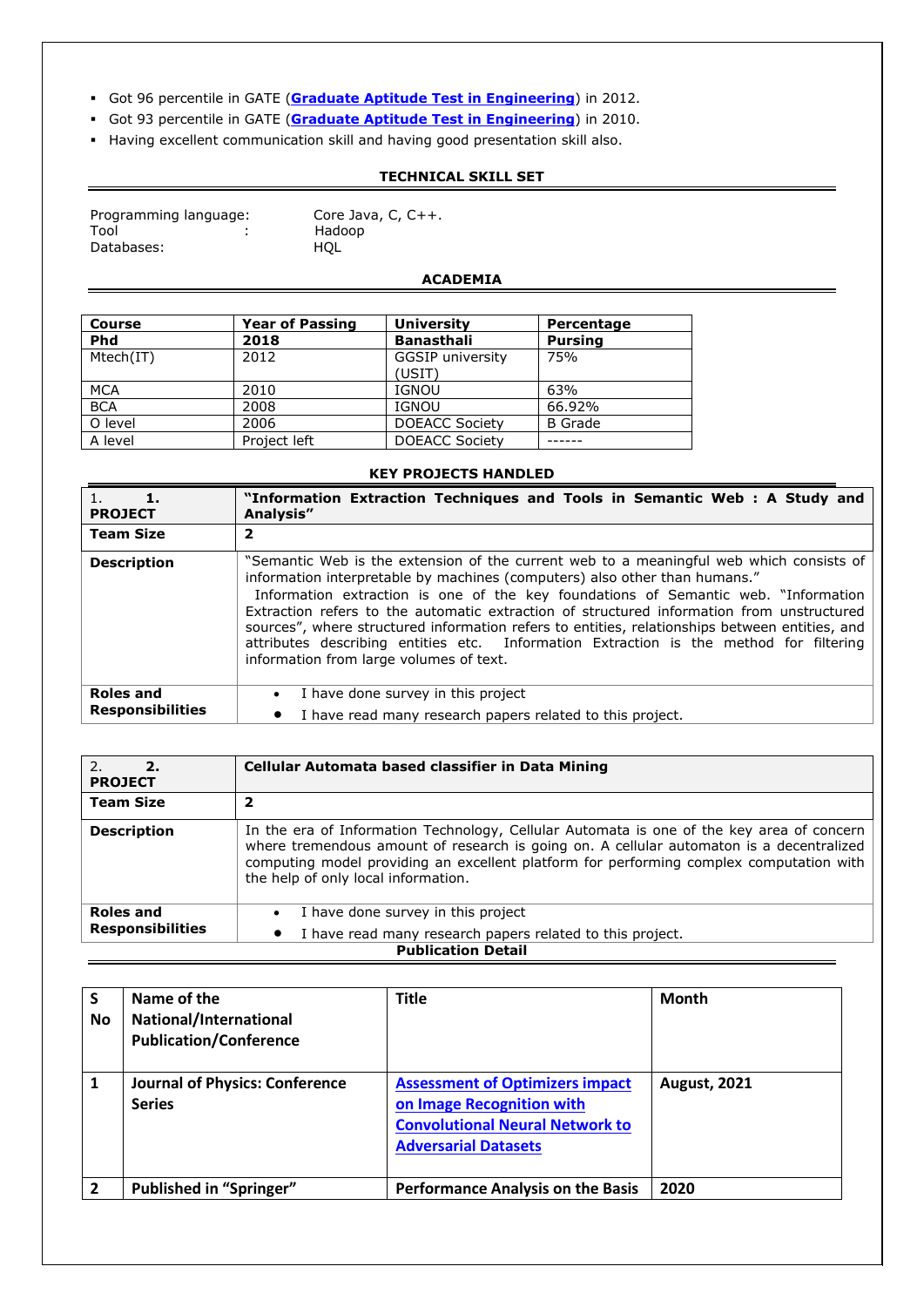|                                                                                                                    | of Learning Rate                                                                                                                                   |                  |
|--------------------------------------------------------------------------------------------------------------------|----------------------------------------------------------------------------------------------------------------------------------------------------|------------------|
| <b>Published in "IEEE Xplore"</b>                                                                                  | <b>Analysis of Various Classification</b><br><b>Methods</b>                                                                                        | 2019             |
| <b>Published in "International Journal</b><br>of Computer Science and<br>Engineering"                              | <b>Intelligent Handwritten Digit</b><br><b>Recognition Based on Multiple</b><br><b>Parameters using CNN</b>                                        | 2019             |
| <b>Published in "SSRN"</b>                                                                                         | <b>Effect of Redundant Work on</b><br><b>Machine</b>                                                                                               | 2019             |
| Published in "IGI-Global"                                                                                          | <b>Wireless Environment Security:</b><br><b>Challenges and Analysis Using</b><br><b>Deep Learning</b>                                              | 2020             |
| <b>Published in "Advances and</b><br><b>Applications in Mathematical</b><br><b>Sciences</b> "                      | <b>MACHINE LEARNING CLASSIFIERS,</b><br><b>META CLASSIFIERS COMPARISON</b><br><b>AND ANALYSIS ON BREAST</b><br><b>CANCER AND DIABETES DATASETS</b> | 2020             |
| Published in "CRC Press, Taylor &<br><b>Francis Group"</b>                                                         | <b>Machine Learning</b><br><b>Approach towards Security</b>                                                                                        | 2020             |
| <b>International Journal of Computer</b><br><b>Application (2250-1797)</b>                                         | <b>Comprehensive and Comparative</b><br><b>Analysis of Neural Network</b>                                                                          | March-April 2018 |
| 12th INDIACom; INDIACom-2018;<br><b>IEEE Conference ID: 42835</b>                                                  | A Variant of KNN Algorithm for<br><b>Classification</b>                                                                                            | $Mar-18$         |
| 12th INDIACom; INDIACom-2018;<br><b>IEEE Conference ID: 42835</b>                                                  | <b>Comparative study of Meta</b><br>classifiers in machine learning                                                                                | $Mar-18$         |
| 11th INDIACom; INDIACom-2017;<br><b>IEEE Conference ID: 40353</b>                                                  | <b>Analysis of Various Classification</b><br><b>Methods using WEKA</b>                                                                             | <b>Mar-17</b>    |
| <b>International Journal of Advanced</b><br><b>Research in Computer Science and</b><br><b>Software Engineering</b> | A COMPREHENSIVE STUDY OF<br><b>FUZZY LOGIC</b>                                                                                                     | $Mar-13$         |
| <b>International Journal of Advanced</b><br><b>Research in Computer Science and</b><br><b>Software Engineering</b> | A COMPREHENSIVE STUDY OF<br><b>ARTIFICIAL NEURAL NETWORK</b>                                                                                       | Oct-12           |
| <b>International Journal of Computer</b><br>Applications <sup>®</sup> (IJCA)                                       | A STUDY AND ANALYSIS OF<br><b>CELLULAR AUTOMATA ON DATA</b><br><b>MINING</b>                                                                       | 2012             |
| <b>International Journal of Advanced</b><br><b>Research in Computer Science and</b><br><b>Software Engineering</b> | A COMPREHENSIVE STUDY OF<br><b>CELLULAR AUTOMATA</b>                                                                                               | Oct-12           |
|                                                                                                                    |                                                                                                                                                    |                  |